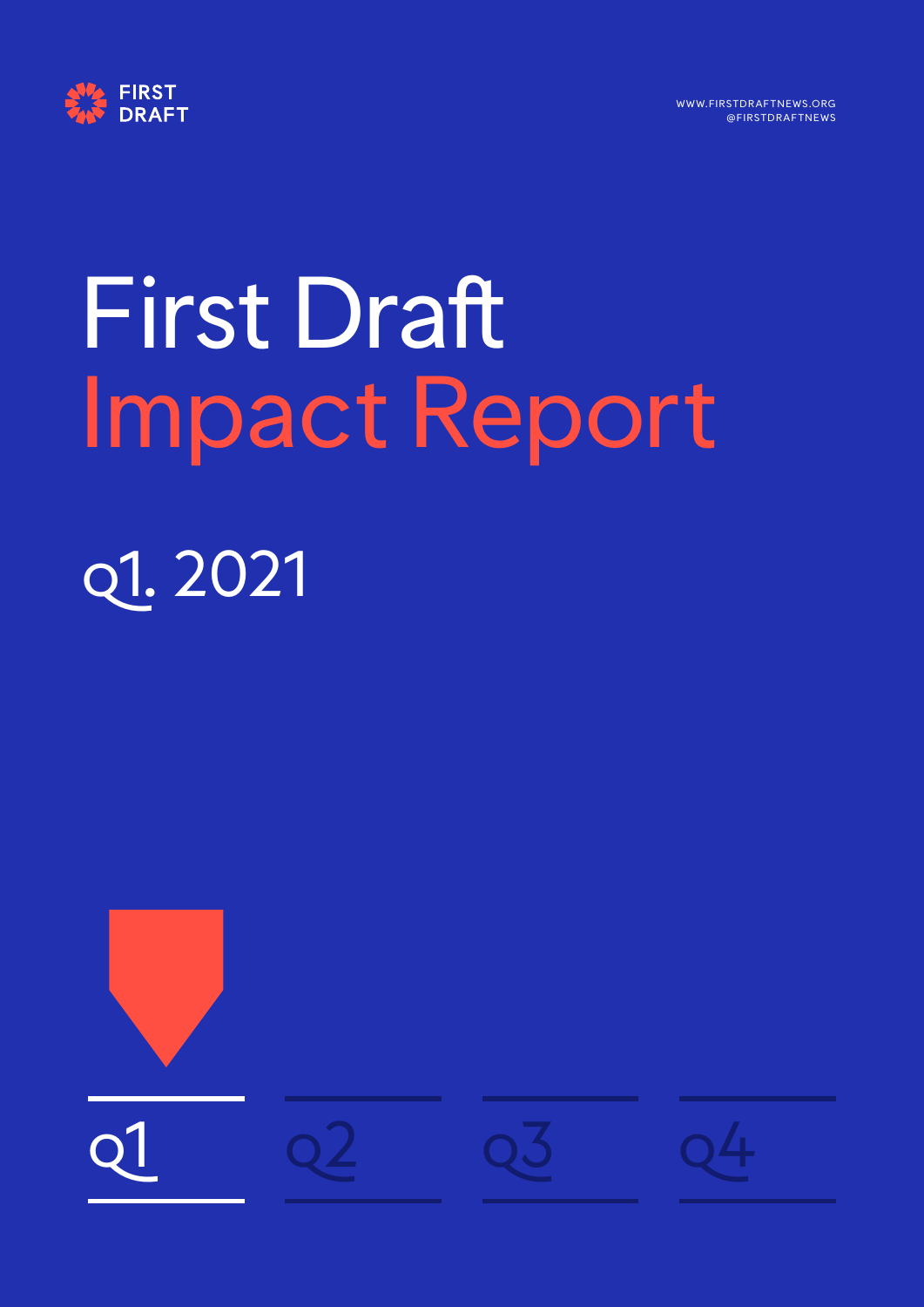

The Covid-19 pandemic — and its accompanying infodemic — made it abundantly clear how high the stakes are in the fight against online misinformation. The events of 2021 have only reaffirmed this.

he year opened with a distressing confirmation of how lies, conspiracy theories and radicalization can lead to democracy-shaking violence — the January 6 siege of the US Capitol. Then, the onslaught of vaccine disinformation showed how vulnerable critical healthcare systems are to bad information. T

Just as the dangers of online misinformation have become fully apparent, so too has the importance of highquality reporting, which we are proud to support.

This quarter, First Draft has responded with further innovation and focus. We have delivered pioneering support for reporters covering the Capitol insurrection, vaccine misinformation and the wider world of online disinformation, and have exciting plans for the rest of the year.

The story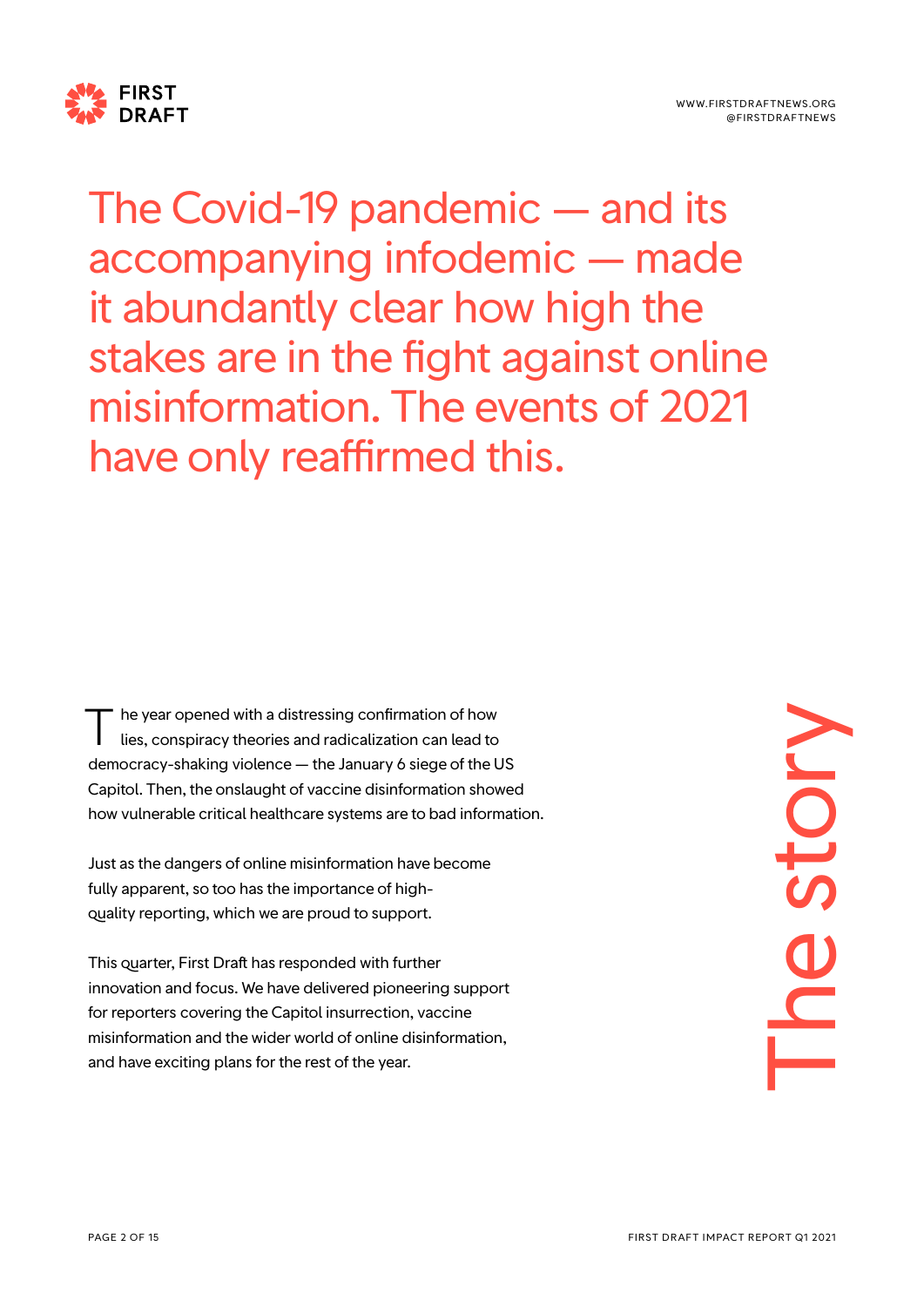

#### Awards and recognition

We were grateful this quarter to be recognized with award nominations. Investigative reporter Keenan Chen won a Milwaukee Press Club award for "Best Public Service Story or Series" with his work on stories exposing election-related disinformation in Wisconsin around the 2020 election, in collaboration with UW-Madison's Center for Journalism Ethics and Wisconsin Watch.

The work of our training manager, Laura Garcia, was also nominated for a Webby. She worked with the team at "Take on Fake" to explain [in a short video](https://www.youtube.com/watch?v=4Rh41NXo_U4) how to fact check like a journalist. Voting is open until May 6; we invite you to [add your support.](https://vote.webbyawards.com/PublicVoting/#/2021/video/general-video/how-to-explainer-diy)

#### The months ahead

It has never been clearer that we need to do more than react to the misinformation spreading online. We need to understand its roots in societal injustices and prepare for misinformation before it hits.

We will be identifying vaccine narratives and vaccine misinformation flowing across social media channels used by many Black and Latinx communities in the US, and we will develop, deliver and evaluate a series of "train the trainer" events, with bootcamps for journalists from Black and Latinx communities.

To help us respond to and learn from vaccine misinformation, we'll be publishing monthly reports recapping the top trends, narratives and emerging threats. This will provide both direction for interventions and an archive for future analysis and training.

We will also be responding to calls for greater labeling of misinformation, particularly AI-manipulated content, with a series of publications on how to signpost content online. This will include guidance for journalists on overlays (visual filters to cover misinformation and warn readers of its presence in articles).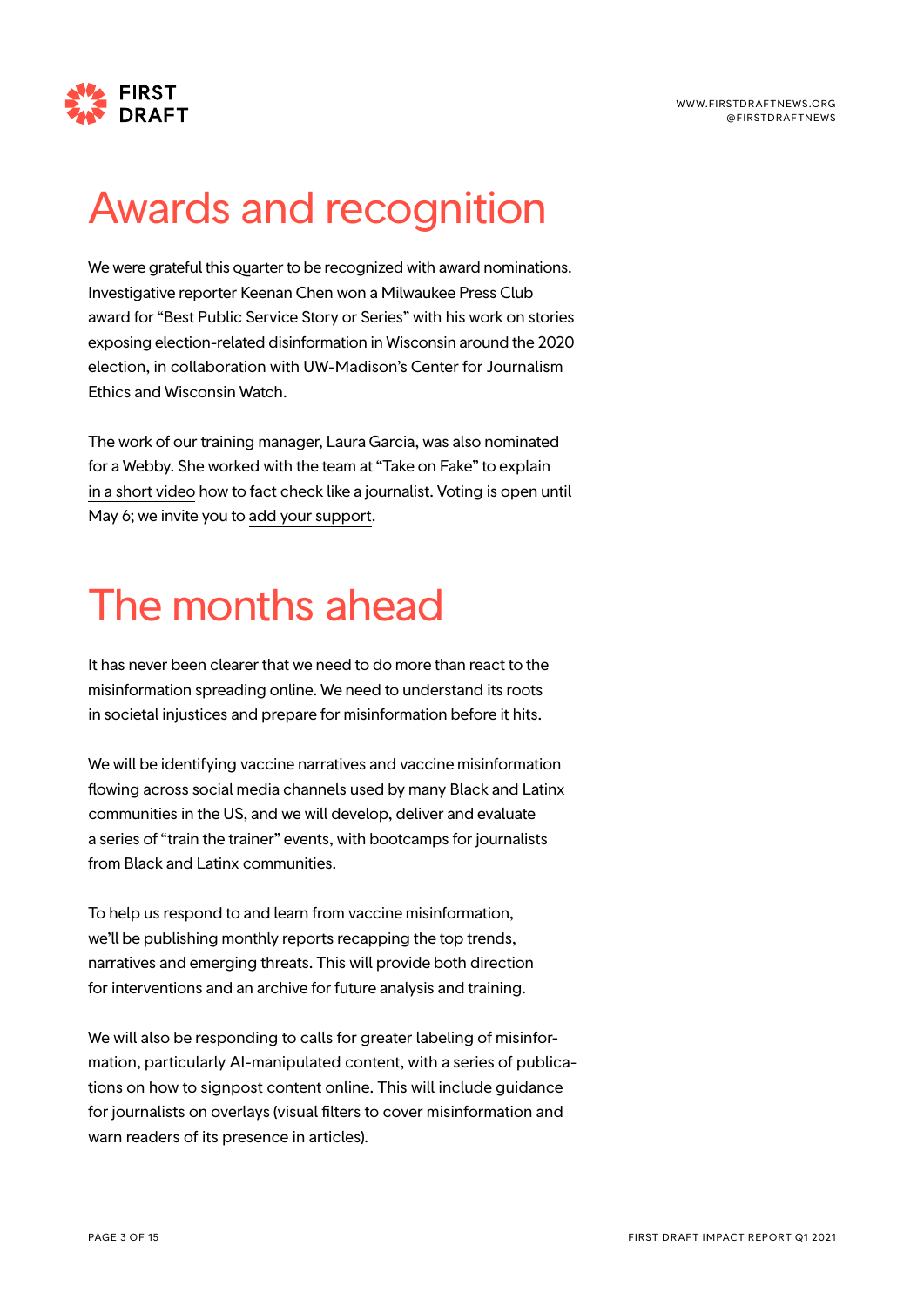

# 51 training events

Three time zones Nine languages 39 workshops

 $\triangleright$ 

+140%

# 6,149 people trained



Over 10,000 subscribers to our briefings

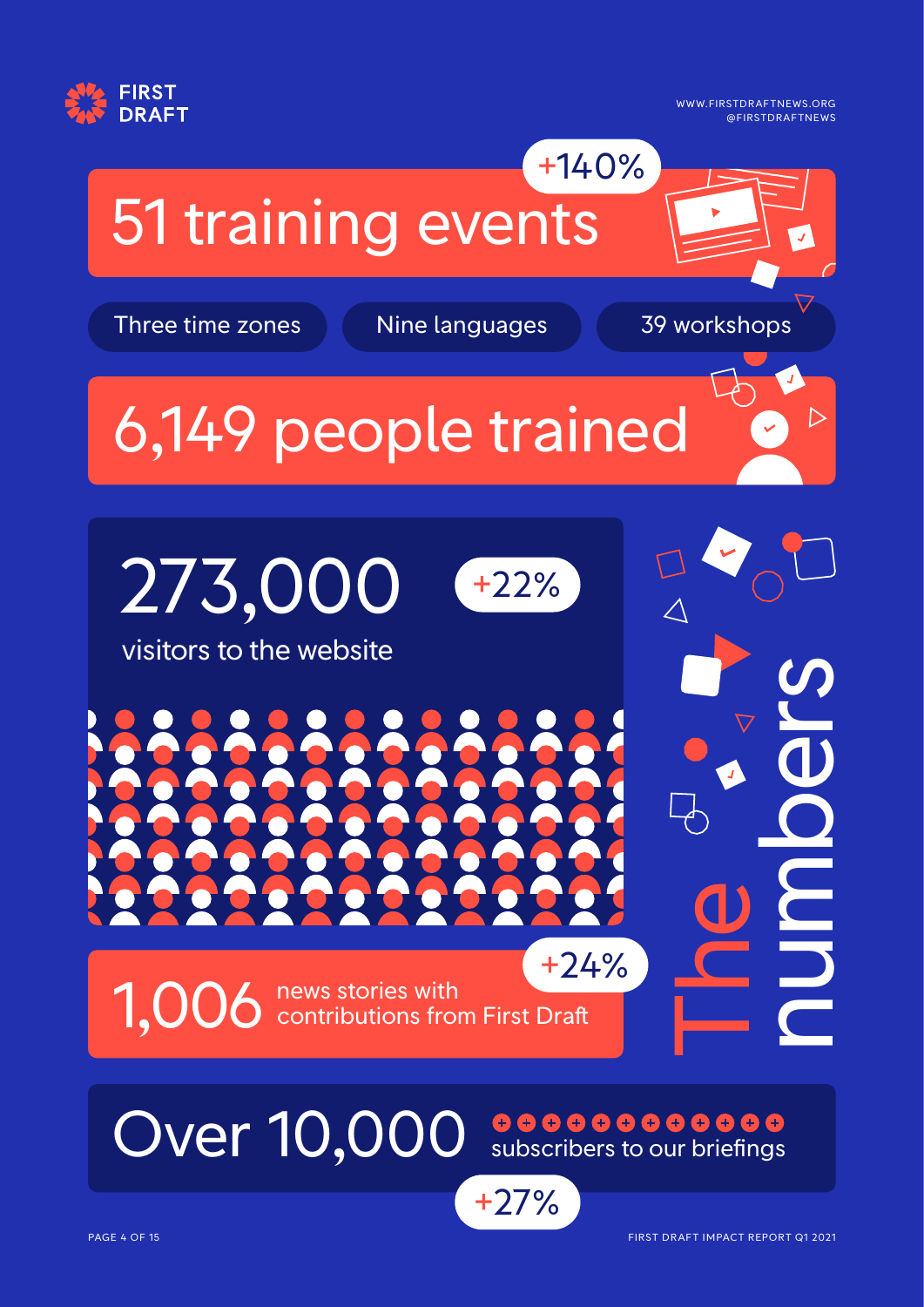



# The Capitol

In a year where we have all become acutely aware of the dangerous real-world consequences of online disinformation during the pandemic, the attack on the US Capitol underscored the extent to which online disinformation can damage our societies and communities.

The events of January 6 presented many challenges for reporters: verifying eyewitness media, monitoring across multiple (and new) social media platforms, and keeping track of a chaotic set of announcements from those platforms.

We took action that day, compiling a fact sheet for a network of trusted journalists and researchers; it outlined key narratives, hashtags, organizers and platform activities. We hosted a Q&A via Zoom on January 7 based on our monitoring; we assembled a [live spreadsheet](https://twitter.com/cward1e/status/1347647509221535744) to catalog policy and enforcement actions by tech and social media companies. We also continued to update our Slack community, private Twitter community and our [US 2020 Dashboard](https://firstdraftnews.org/dashboard-insights/) with insights from our monitoring and verification. We then shared our takeaways with [a synthesis of what we learned from the events.](https://firstdraftnews.org/latest/after-the-capitol-tech-and-disinfo/)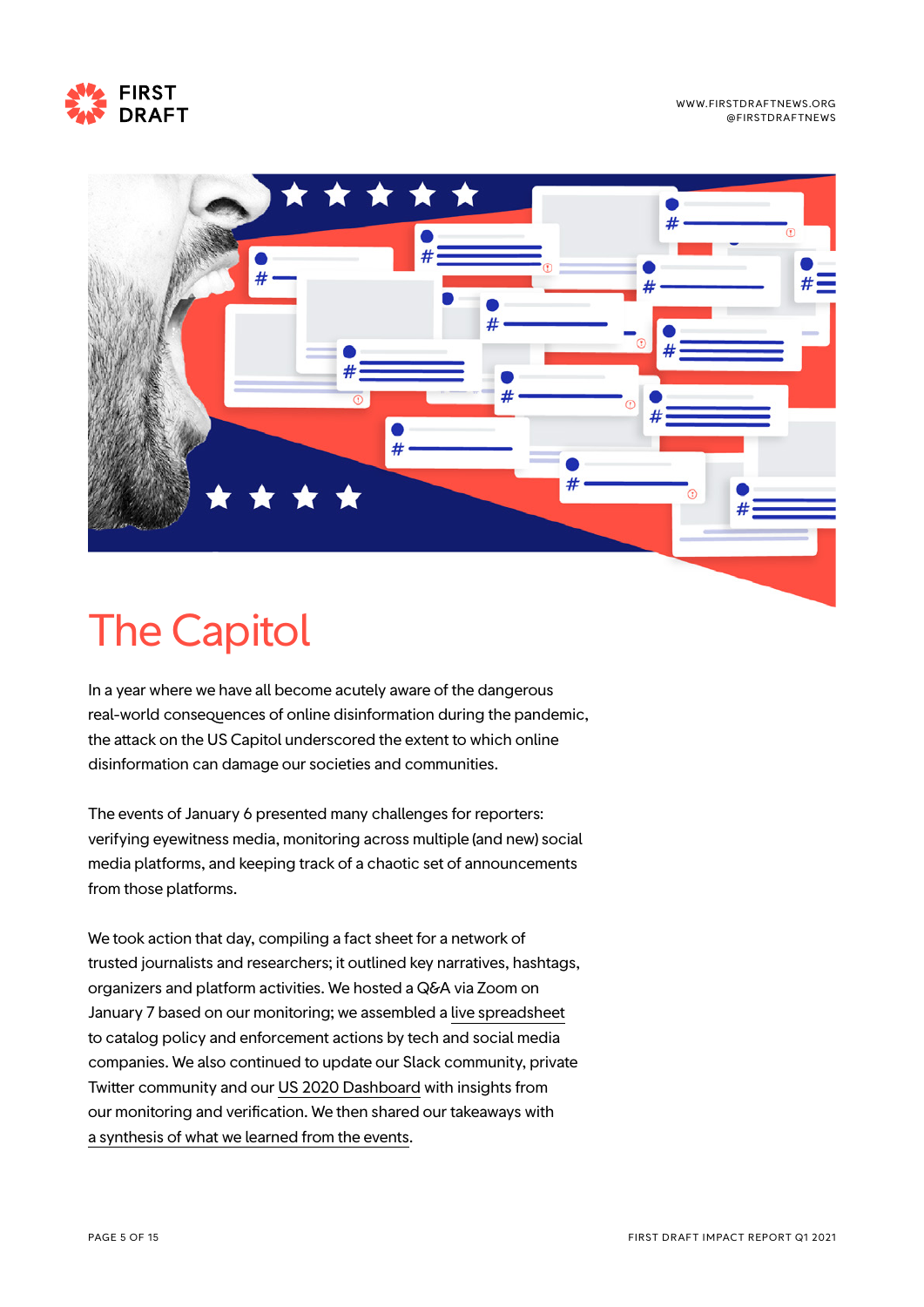

As we saw the full potential of globally networked misinformation in 2020, it quickly became apparent that 2021 would be defined by the vaccine.

e had already built a solid foundation. We published in-depth analyses of case studies in [Pakistan](https://firstdraftnews.org/long-form-article/first-draft-case-study-understanding-the-impact-of-polio-vaccine-disinformation-in-pakistan/) and [the Philippines](https://firstdraftnews.org/long-form-article/exploring-the-controversy-around-dengvaxia-and-vaccine-misinformation-in-the-philippines-draft/); reviewed [research into](https://www.sabin.org/sites/sabin.org/files/sabin-aspen-report-2020_meeting_the_challenge_of_vaccine_hesitancy.pdf)  [vaccine misinformation and how it applies to today's](https://www.sabin.org/sites/sabin.org/files/sabin-aspen-report-2020_meeting_the_challenge_of_vaccine_hesitancy.pdf)  [information ecosystem;](https://www.sabin.org/sites/sabin.org/files/sabin-aspen-report-2020_meeting_the_challenge_of_vaccine_hesitancy.pdf) and launched a major piece of [research into the narratives surrounding vaccines](https://firstdraftnews.org/vaccine-narratives-report), sounding the alarm about what was to come. W

In Q1 2021, we drew on these insights, resources and methods to launch a major program to support those relied upon for accurate information about vaccines.

WWW.FIRSTDRAFTNEWS.ORG @FIRSTDRAFTNEWS

> Vaccine Insights Insid CCIN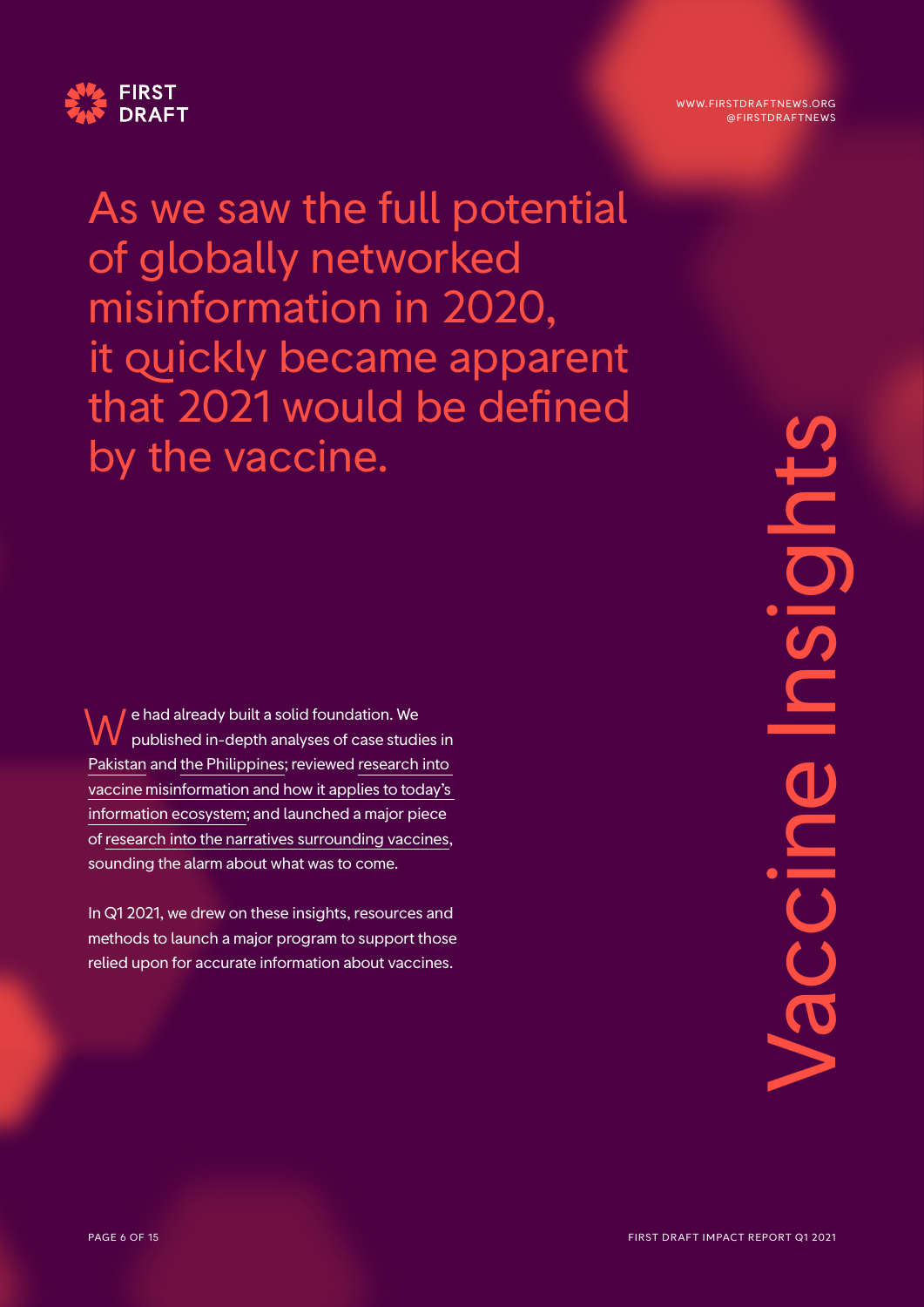



# The hub

The [Vaccine Insights Hub](https://firstdraftnews.org/vaccineinsights/) has provided a center of expertise on vaccine misinformation, narratives and data deficits for everyone who is providing information on the immunization effort.

In the two months since we launched, we have updated the hub several hundred times with new findings, insights and data. Managed by our global team, we have kept the space an active hub for reporters, researchers and others, building on what we learned from our US 2020 Dashboard.

## The workshops

We have also built out our most ambitious training program yet, covering three time zones, nine languages and 39 workshops. We have featured the building blocks for reporting on vaccine misinformation, with short, actionable sessions and regular recaps designed specifically for busy people. We have also published [a concise study guide](https://firstdraftnews.org/wp-content/uploads/2021/02/FD0102_Snapshot-3.pdf?x48126) that recaps the core learnings.

We have used this opportunity to integrate and coordinate our existing resources and skills into a unified, customizable offering. We are excited to use this as a model for future programs.

# **Monitoring**

We have been publishing eight email briefings every week, with insights from our international monitoring team to aid interventions from reporters, researchers, policymakers and interested citizens. We now have over 10,000 people subscribed to our monitoring briefings.

We've also been providing daily toplines on mis- and disinformation that could pose harms to the Black, Afro Latinx and Latinx communities, along with simulations, training and weekly office hours.



We now have over 10,000 people subscribed to our monitoring briefings.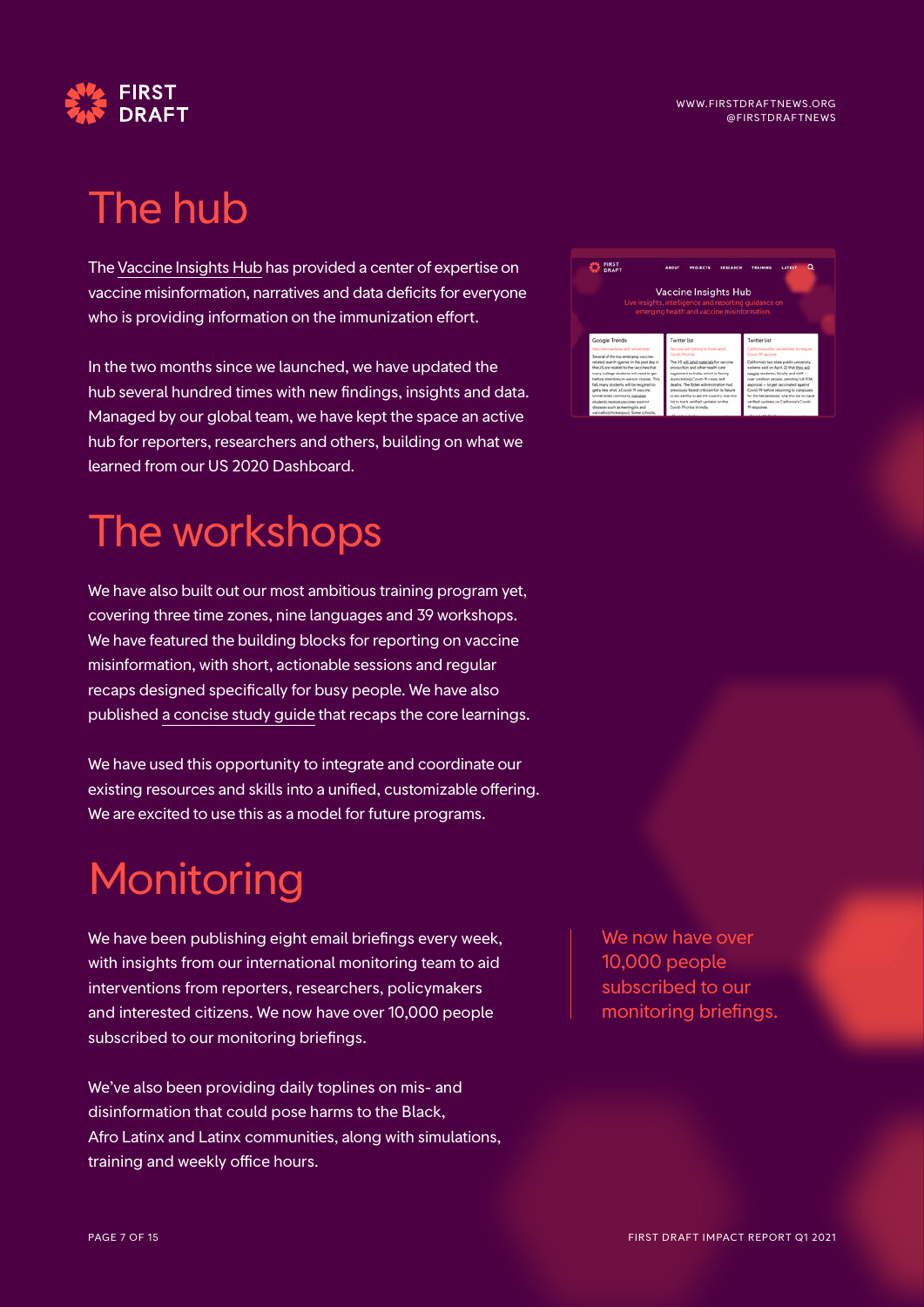

#### Reporting

Original reporting on vaccine misinformation is a critical tool in our mission. By uncovering new tactics, offering explanatory reporting on new platforms and communities, and creating case studies and reading lists from which others can learn, our editorial work is a key lever for our impact. As we discuss later in this report, it is part of our "show and tell" strategy: sharing narratives and tactics, and in turn methods of reporting on online spaces.

- $\rightarrow$  Vaccine infertility claims on YouTube [sweep across fringe platforms](https://firstdraftnews.org/latest/vaccine-infertility-claims-youtube-fringe/)
- $\rightarrow$  How we investigated Covid-19 vaccine [misinformation on Facebook](https://firstdraftnews.org/latest/how-we-investigated-the-spread-of-covid-19-vaccine-misinformation-on-facebook/)
- $\rightarrow$  Fringe health group Comusav promotes [chlorine dioxide as a cure for Covid-19](https://firstdraftnews.org/latest/comusav-a-fringe-health-group-known-for-spreading-anti-vaccine-sentiment-promotes-chlorine-dioxide-as-a-cure-for-covid-19-online/)
- $\rightarrow$  Fringe communities feed on RT coverage [to undermine Covid-19 vaccinations](https://firstdraftnews.org/latest/rt-fringe-undermine-covid-vaccinations/)
- $\rightarrow$  How anti-vaccination websites build [audiences and monetize misinformation](https://firstdraftnews.org/latest/antivaccination-audiences-monetize/)
- $\rightarrow$  Data deficits around Covaxin contribute [to vaccine hesitancy in India](https://firstdraftnews.org/latest/data-deficits-around-covaxin-contribute-to-vaccine-hesitancy-in-india/)
- $\rightarrow$  [The Nation of Islam and anti-vaccine rhetoric](https://firstdraftnews.org/latest/the-nation-of-islam-and-anti-vaccine-rhetoric/)
- $\rightarrow$  From HPV to Covid-19: Personal stories [power anti-vaccine misinformation](https://firstdraftnews.org/latest/personal-stories-power-anti-vaccine-misinfo/)
- $\rightarrow$  Pro-Russian networks are driving [anti-Pfizer vaccine disinformation](https://firstdraftnews.org/latest/anti-pfizer-vaccine-narratives/)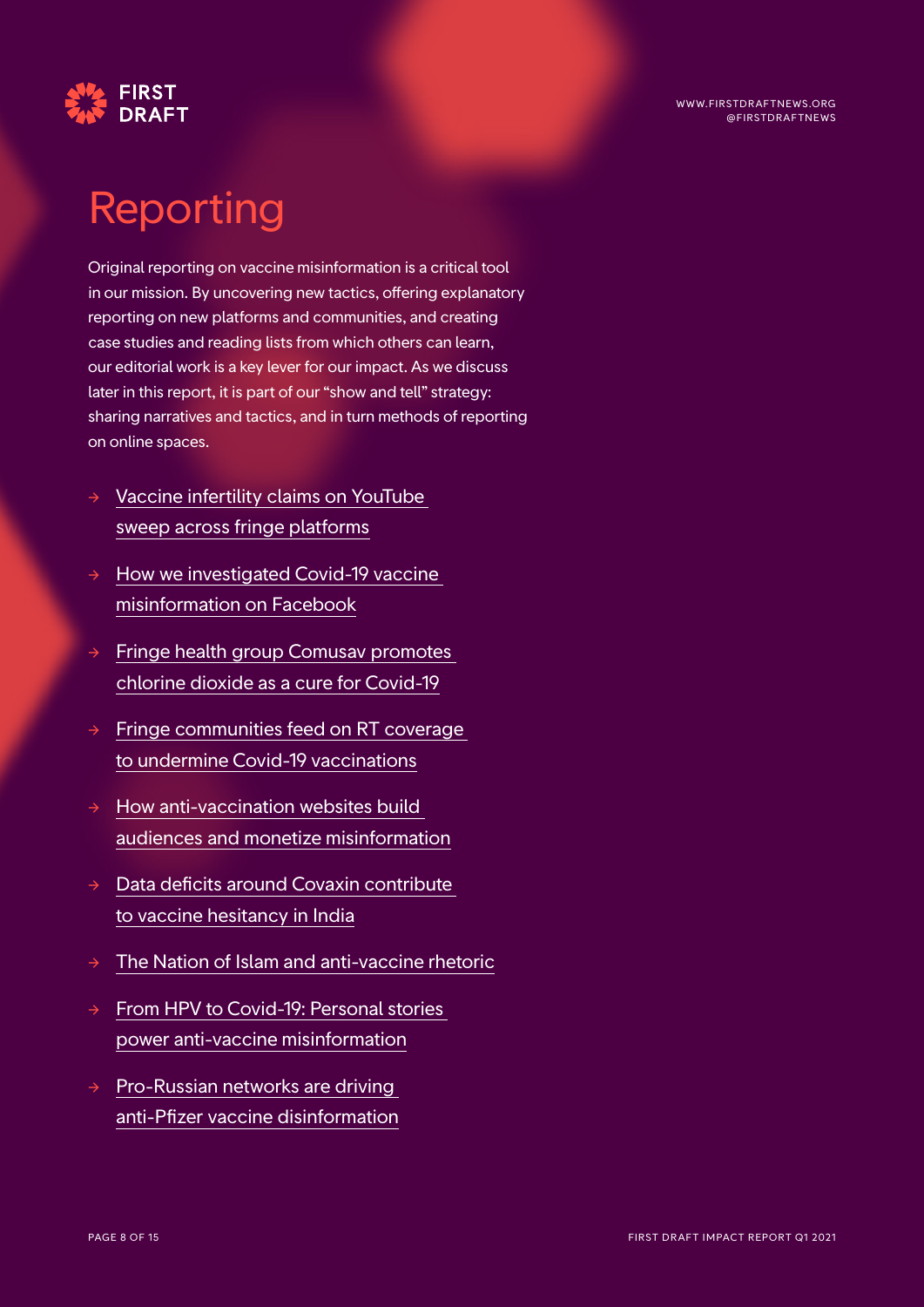

In a field involving niche technologies, technical skills and a host of ethical challenges, it can be difficult to guide newcomers through their next steps in online investigations.

ne way we've innovated in this area is through "show and tell" — showing how investigations are done through original reporting, then telling others how they can do it themselves. This offers an opportunity for relevant, practical and non-abstract teaching for the online investigator. Our aim is to provide value both in what we uncover and in how we teach the process, so we can open up online investigations to more people. O

Show & tell Show & te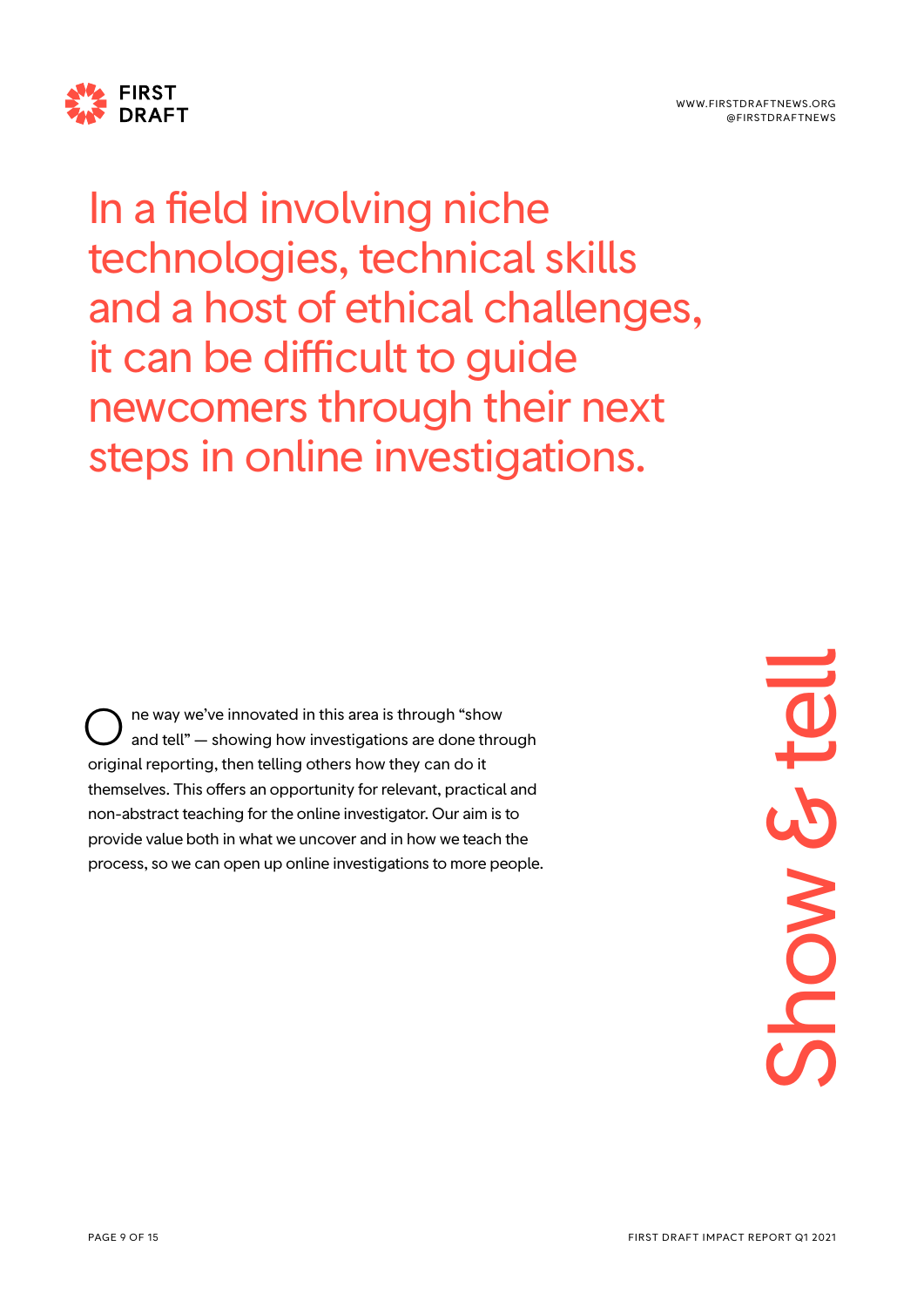



# **Digital** Investigation Recipes

First Draft has developed new techniques and methodologies for investigating online spaces, including partnerships with the Public Data Lab and the Digital Methods Initiative. Our collaborations date back to the 2017 "Field Guide to Fake News" and continue to this day. Part of the challenge we take on is explaining niche methods and tools in a way that feels relevant to everyday work.

Our latest approach revolves around the concept of recipes. As with food recipes, these sets of steps give direction to investigators while allowing room for flexibility and adaptation.

We have been running our investigations for four weeks in Q1, and they will continue for three more.





- → Investigation: [How anti-vaccination websites](https://firstdraftnews.org/latest/antivaccination-audiences-monetize/)  [build audiences and monetize misinformation](https://firstdraftnews.org/latest/antivaccination-audiences-monetize/)
- Recipe: How are they funded? Investigating [ad trackers with Gephi and the DMI Tracker](https://firstdraftnews.org/long-form-article/trackers-gephi-dmi/)  [Tracker tool](https://firstdraftnews.org/long-form-article/trackers-gephi-dmi/)



- → Investigation: [Pro-Russian networks are driving](https://firstdraftnews.org/latest/anti-pfizer-vaccine-narratives/)  [anti-Pfizer vaccine disinformation](https://firstdraftnews.org/latest/anti-pfizer-vaccine-narratives/)
- Recipe: Track misinformation across platforms [on 4chan, 8kun and Reddit](https://firstdraftnews.org/long-form-article/tracking-cross-platform-spread/)



4 cat and YouTube

YouTube and Gephi

- → Investigation: [Vaccine infertility claims](https://firstdraftnews.org/latest/vaccine-infertility-claims-youtube-fringe/)  [on YouTube sweep across fringe platforms](https://firstdraftnews.org/latest/vaccine-infertility-claims-youtube-fringe/)
- $\rightarrow$  Recipe: How to find misleading YouTube [videos on fringe platforms](https://firstdraftnews.org/long-form-article/misleading-youtube-videos-fringe-platforms/)
- Recipe: Misinformation networks on YouTube: [recommended videos](https://firstdraftnews.org/long-form-article/misinformation-youtube-recommended-videos/)





- → Investigation: [Fringe communities feed on RT](https://firstdraftnews.org/latest/rt-fringe-undermine-covid-vaccinations/)  [coverage to undermine Covid-19 vaccinations](https://firstdraftnews.org/latest/rt-fringe-undermine-covid-vaccinations/)
- Recipe: Tracking YouTube videos across the web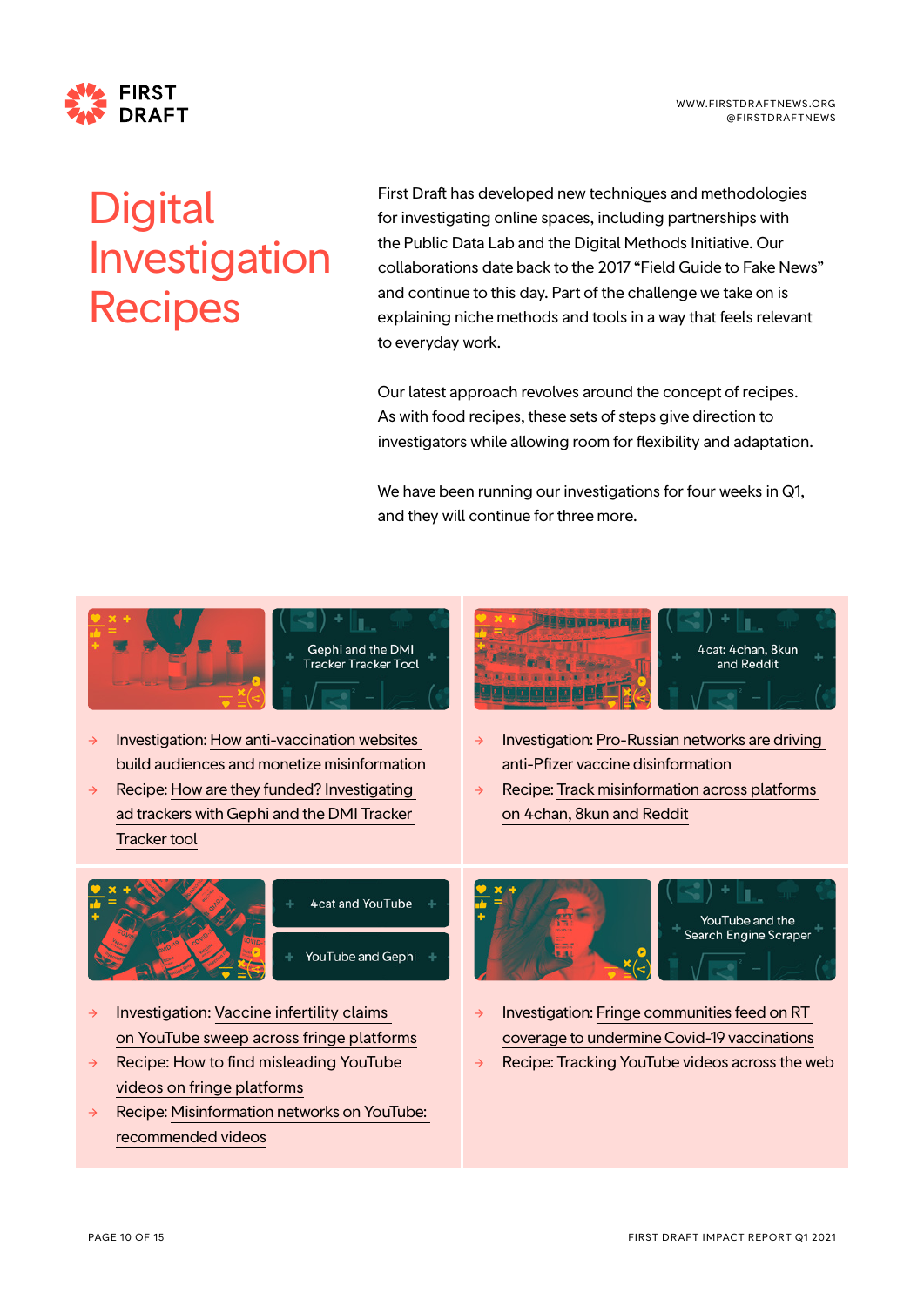



# **Collaboration** with WIRED

To reach larger audiences with this approach, First Draft journalists Carlotta Dotto and Lydia Morrish collaborated with WIRED, publishing an investigation on Covid disinformation on Facebook and a follow-up explaining how they did it.

Their approach was not only to walk readers through the methodology, but also to confront the ethical challenges of this type of work.

- $\rightarrow$  Facebook says it's taking [on Covid disinformation.](https://www.wired.co.uk/article/facebook-covid-disinformation)  [So what's all this?](https://www.wired.co.uk/article/facebook-covid-disinformation)
- How we investigated [Covid-19 vaccine](https://firstdraftnews.org/latest/how-we-investigated-the-spread-of-covid-19-vaccine-misinformation-on-facebook/)  [misinformation on Facebook](https://firstdraftnews.org/latest/how-we-investigated-the-spread-of-covid-19-vaccine-misinformation-on-facebook/)



# Case studies, reading lists and introductions

As part of our efforts to open up the black box of social media investigations, we have also provided [case studies,](https://firstdraftnews.org/latest/vaccine-misinformation-in-papua-new-guinea-draws-on-distrust-of-authorities/) [reading](https://firstdraftnews.org/latest/covering-extremism-a-reading-list/)  [lists](https://firstdraftnews.org/latest/covering-extremism-a-reading-list/), [introductions](https://firstdraftnews.org/latest/an-introduction-to-clubhouse/) and [explainers](https://firstdraftnews.org/latest/the-nation-of-islam-and-anti-vaccine-rhetoric/) to make it easier for others to accurately report on disinformation.

This has been especially important because of the proliferation of new platforms and reporting priorities that have come to the fore as the field must increasingly grapple with a splintered ecosystem.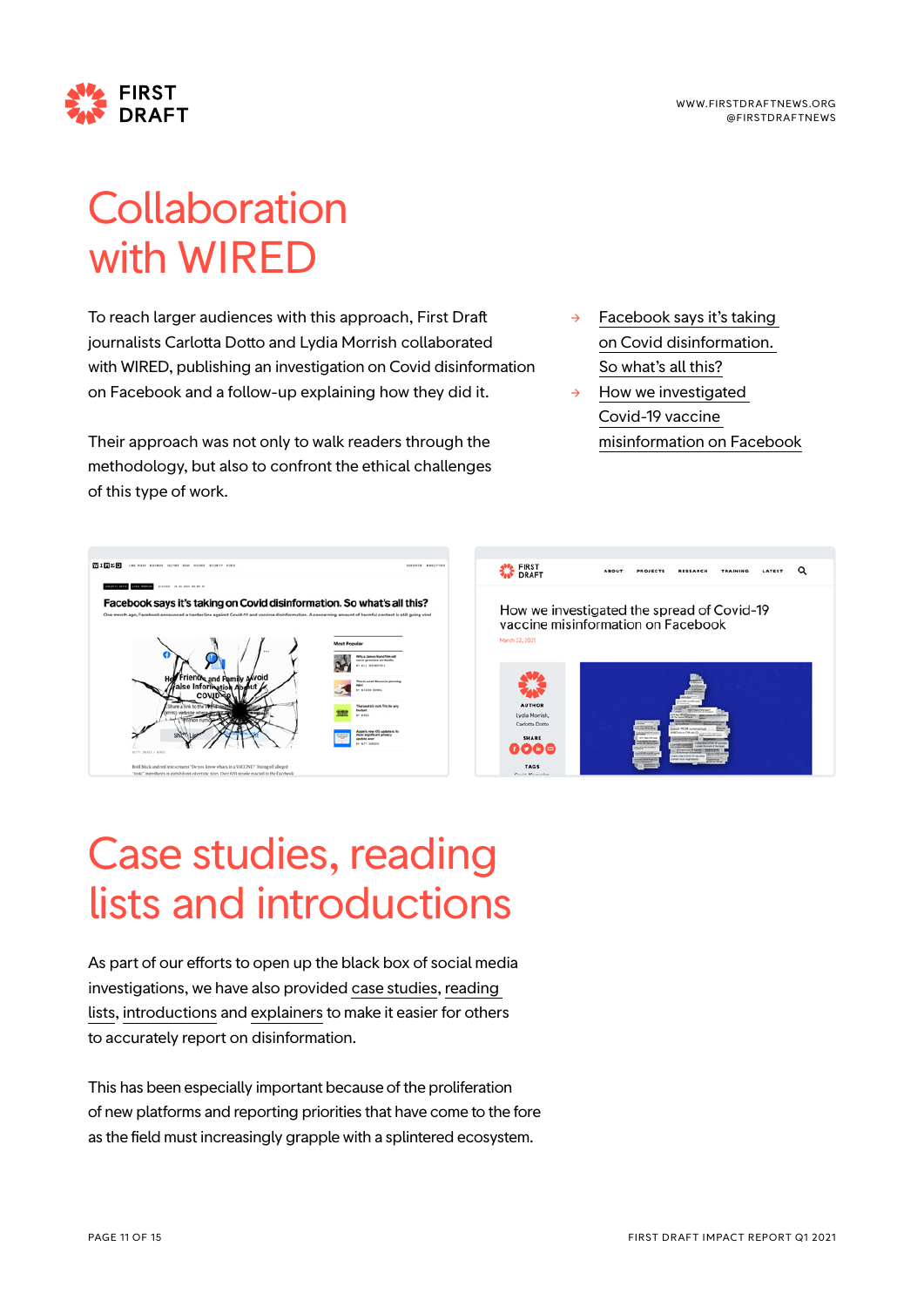



Q1 2021 has been one of our biggest quarters ever for training, in both the number of events and the number of people we have trained. We have also created new products and built new partnerships to expand our reach and support.

ne of our greatest challenges as a global company is to make our training resources accessible to non-English-speaking audiences. We've undertaken our most ambitious effort yet in this regard, with live translation of our vaccine workshops in nine languages. O

Another tool we have used this quarter is our language hubs: pages with all our resources in French and Spanish, with more languages to come. This provides not only a destination for those in our training sessions to find resources in their language, but also a way to showcase the depth of our available expertise in a single place.

- [Recursos en español](https://firstdraftnews.org/recursos-en-espanol/)
- [Ressources en français](https://firstdraftnews.org/ressources-en-francais/)

Training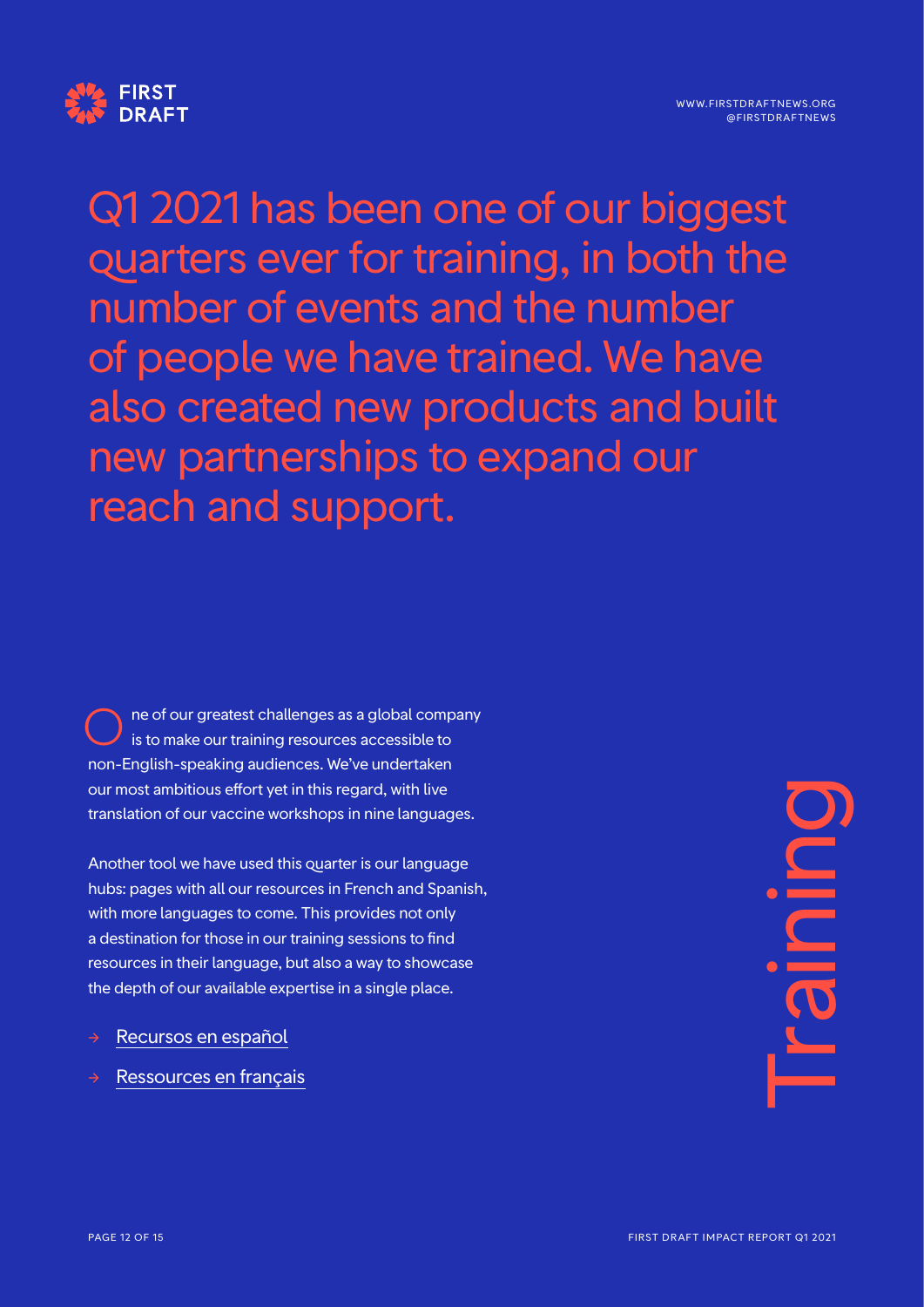

This quarter we depended on our team's global reach more than ever, particularly through our Asia-Pacific Bureau, headed up by Anne Kruger. We delivered 14 training sessions on vaccine misinformation for our APAC communities.

he bureau was also pre-emptive in coverage ahead of the Myanmar coup, and led misinformation coverage of Papua New Guinea for ABC RMIT Fact Check, which we rounded up in [a case study report.](https://firstdraftnews.org/latest/vaccine-misinformation-in-papua-new-guinea-draws-on-distrust-of-authorities/) Toward the end of the quarter, the bureau also held a roundtable discussion with science and medicine communication experts and attended by leading media, academia and government representatives, the outcomes of which we synthesized in [a call to action](https://firstdraftnews.org/latest/scientists-cant-predict-the-future-but-they-can-help-us-prevent-misinformation/)  [for the field](https://firstdraftnews.org/latest/scientists-cant-predict-the-future-but-they-can-help-us-prevent-misinformation/). T

Asia-PacificSia-Pacifi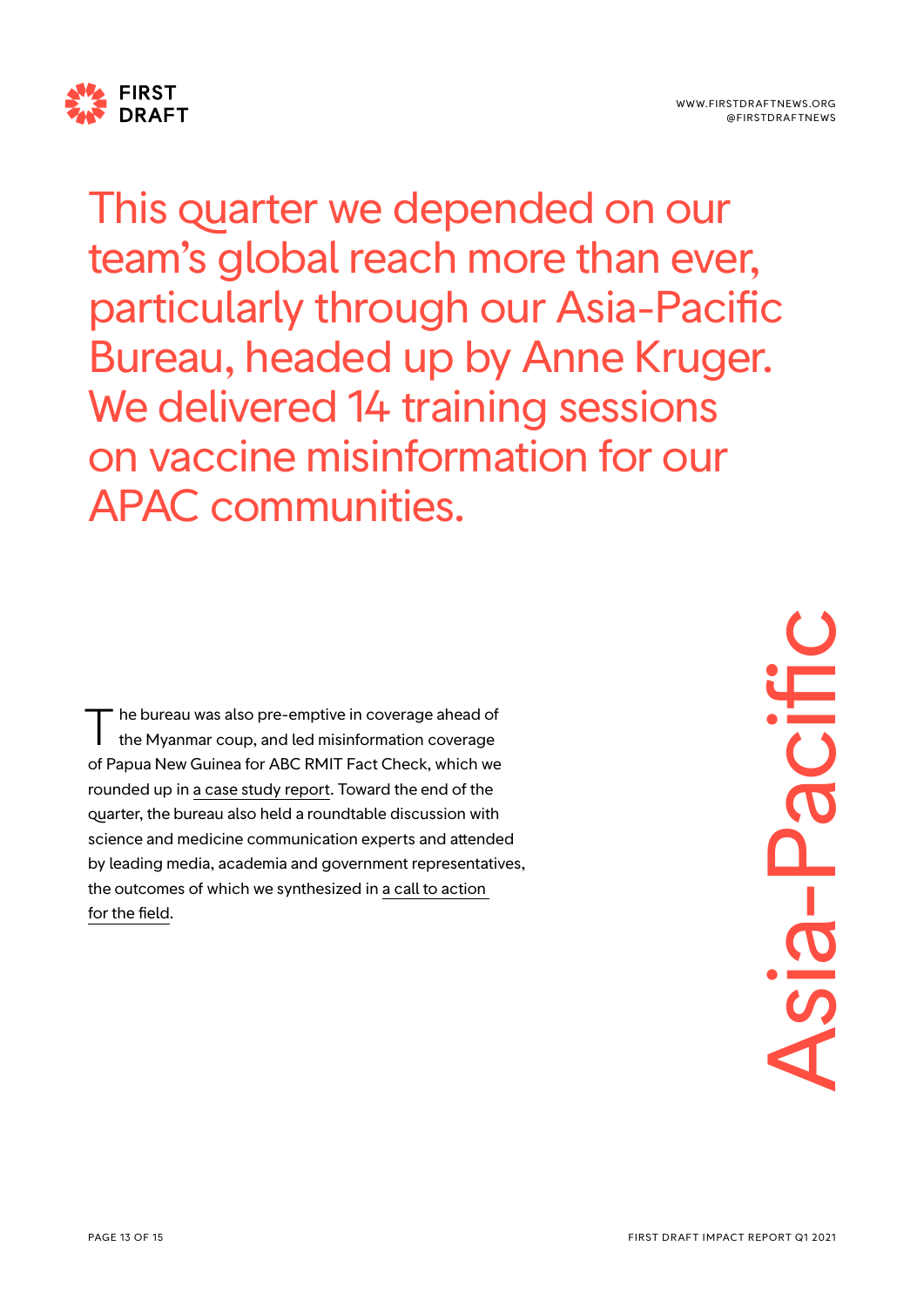

# BBC Trusted News **Initiative**

As a partner of the Trusted News Initiative, US Director Claire Wardle attended a panel on misinformation at [the inaugural](https://www.bbc.co.uk/beyondfakenews/trustinnews)  [Trust In News conference](https://www.bbc.co.uk/beyondfakenews/trustinnews), sharing insights with the journalism community and beyond.

## International Committee of the Red Cross

One of our major partnerships in Q1 was with the International Committee of the Red Cross. We trained staff from across the world and helped them to build out their internal policies. We are looking forward to continuing our support in the coming months.

## Journalists for Human Rights

We trained over a dozen reporters at Journalists for Human Rights Canada, so they could train others in countering disinformation. This was part of our work to build resilience across Canada in English, French and Cree communities.

Partnerships & collaborations